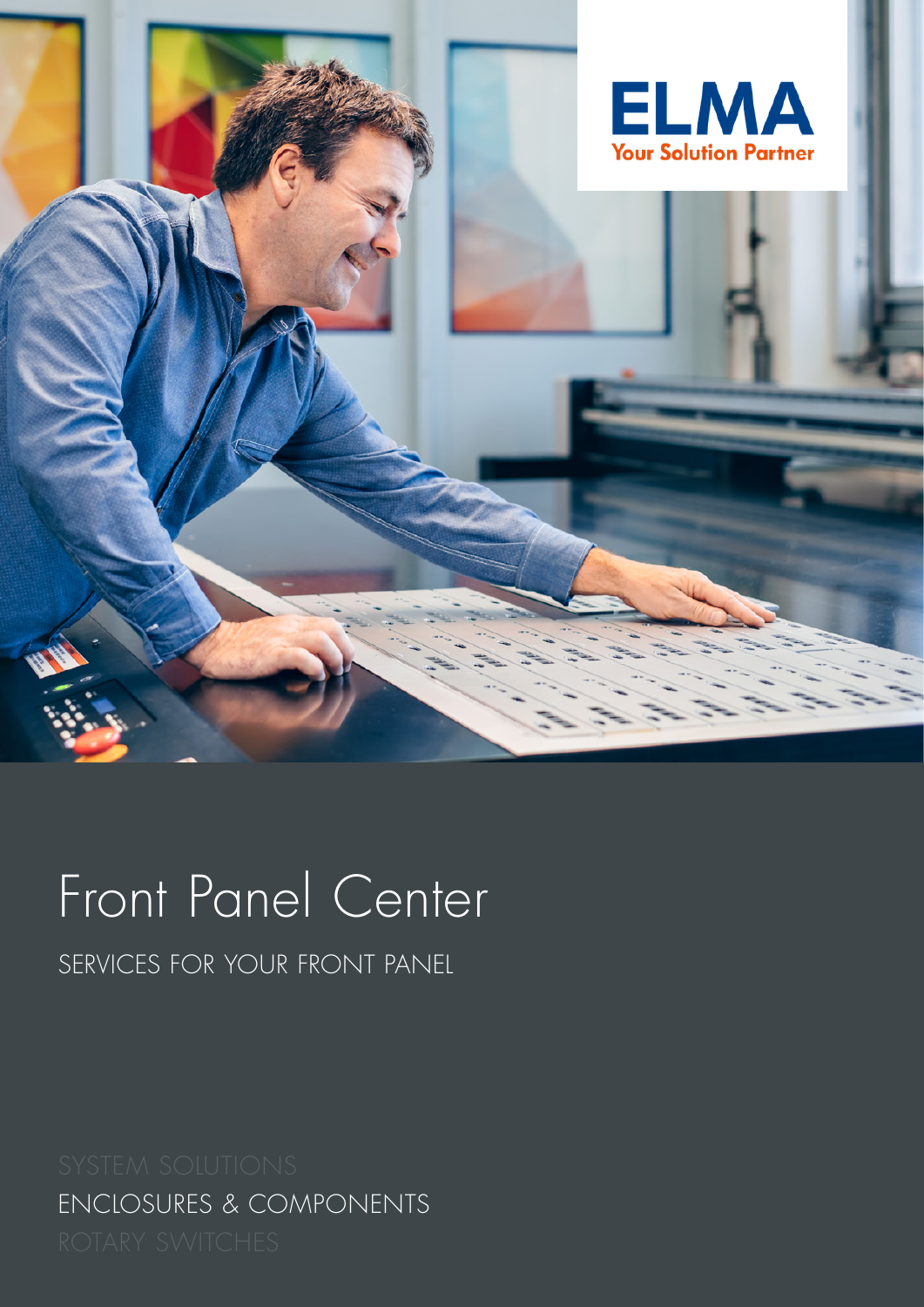## **FRONT PANEL CENTER**

## PRODUCTS AND SERVICES

The control unit is the face of your device. The HMI (Human Machine Interface) stands for the connection to the device, the controller or the interface between electronics and human. Therefore, the characteristics of the front panel is an essential part for your device. In addition to the aesthetic aspects, a front panel as a control unit must fulfill technical and applicationspecific aspects, such as mechanical resistance or EMC protection.

## **STANDARD FRONT PANEL**

19" systems have been characterized by their standardization for decades. According to IEC 60297-3 the sizes, fixings, handles, etc. are standardized.

Choose from our comprehensive range of standard front panels:

- > 19" front and back panels
- > EMV front panels
- > Flat front panels
- > Extruded front panels
- > Fan front panels
- > Front panel with mounting bolts
- > Heat sink front panels
- > Top, bottom and side hinged front panels
- > IEC front panels
- > IEEE front panels
- > FMC mezzanine front panels
- > PMC mezzanine front panels

Elma offers of course the appropriate accessories such as handles, mounting hardware or card holders for front panels.

## **DESIGN FRONT PANELS**

Regardless of size and design, desgin front panels are used in many applications. Display and operation are just as important as the interfaces. Depending on the application, there are different requirements for the front panels. We advise and help you to find a design that exactly meets your requirements.

#### **TYPICAL APPLICATIONS FOR DESIGN FRONT PANELS**

- › Device front plates: Small and technical devices require.operating units. As an enclosure manufacturer, Elma supports the customer from HMI design to the final test of the finished product.
- › Control panels: When production machines require the control function in a certain place, the control panel must fit into the machine design. Control panels are also used in other environments, for example as control units for railway security systems.
- › Intercom panels: In trains or at the bank counter you will find typical applications for intercom systems. Here Elma not only designs front panels, but also develops complete units.
- > Part of a cockpit: The use of touchscreens and displays in vehicles is increasing. During the revisions, driver's cabs are being modernized with new technologies. These display must fit into existing enviromants as plug-in units or assemblies.
- › Plant representations: The schematic representation of process controls helps the user to operate the correct control elements. Thanks to large panels, the user keeps track of everything in complex systems at any time. Such panels are used, for example, in traffic control systems.
- › Display boards: Signs and labels, such as in train toilets or airplane galleys, must be marked abrasion-resistant and additionally embossed in Braille. Special printing techniques allow this combination.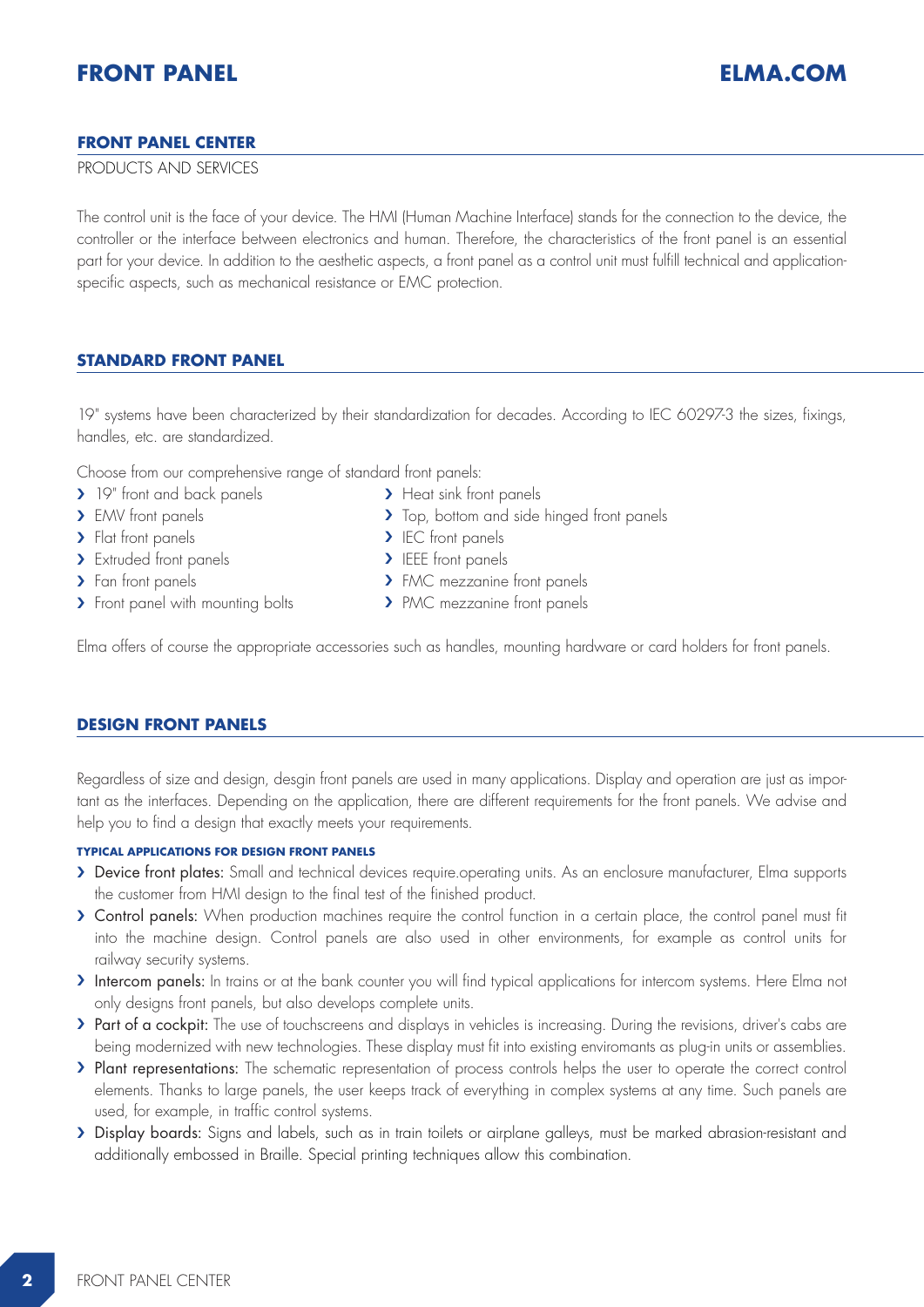## **FRONT PANEL ELMA.COM**

## **THANKS TO HIGH ADDED VALUE, YOU RECEIVE EVERYTHING FROM ONE SOURCE**

- › Construction of the front panel according to your needs
- › Milling, drilling, punching and cutting the front panel from the raw material
- › Versatile finishing (e.g., sanding, brushing, anodizing (colorless or colored) or passivation)
- > Wide selection of printing methods ensures optimal labeling
- › Integration of press-fit nuts, threaded bolts or other fasteners
- › Cutting of adhesive masks or sealing mats, as well as their processing on the front panel
- › Assembly of all necessary installation components in the front panel and testing

## **OVERVIEW PRINTING METHODES**

|                         | <b>THERMAL</b><br><b>DIGITAL</b><br><b>PRINTING</b> | <b>UV-DIGITAL</b><br><b>PRINTING</b> | <b>ANODIZED</b><br><b>DIGITAL</b><br><b>PRINTING</b> | <b>SILK</b><br><b>SCREEN</b> | <b>PAD</b><br><b>PRINTING</b> | <b>ENGRAVING</b> | <b>LASER</b><br><b>ENGRAVING</b> |
|-------------------------|-----------------------------------------------------|--------------------------------------|------------------------------------------------------|------------------------------|-------------------------------|------------------|----------------------------------|
| Color gradient          | XXX                                                 | XXX                                  | XXX                                                  |                              |                               |                  |                                  |
| Material covering       | Χ                                                   | XX                                   | Χ                                                    | XXX                          | Χ                             | Χ                | Χ                                |
| Multi-colored           | XXX                                                 | XXX                                  | XXX                                                  | XX                           |                               |                  |                                  |
| White printing          |                                                     | <b>XXX</b>                           |                                                      | XXX                          | XX                            |                  |                                  |
| Color fidelity          | XX                                                  | XX                                   | $\chi$                                               | XXX                          | XX                            |                  |                                  |
| Abrasion resistance     | XX                                                  | X                                    | <b>XXX</b>                                           | Χ                            |                               | XXX              | XXX                              |
| Chemical resistance     | XX                                                  | Χ                                    | XXX                                                  | Χ                            | $\times$                      | XXX              | XXX                              |
| Full-surface printing   | Χ                                                   | $\mathsf X$                          | Χ                                                    | Χ                            |                               |                  |                                  |
| Water resistance        | Χ                                                   | XXX                                  | XXX                                                  | XX                           | Χ                             | XX               | XXX                              |
| Small quantities        | <b>XXX</b>                                          | <b>XXX</b>                           | <b>XXX</b>                                           |                              |                               | Χ                | XXX                              |
| Powder coated materials | XX                                                  | XXX                                  |                                                      | XX                           |                               |                  |                                  |
| Relief printing         |                                                     | Χ                                    |                                                      |                              |                               |                  |                                  |
| Relocated materials     |                                                     |                                      |                                                      |                              |                               |                  | XXX                              |